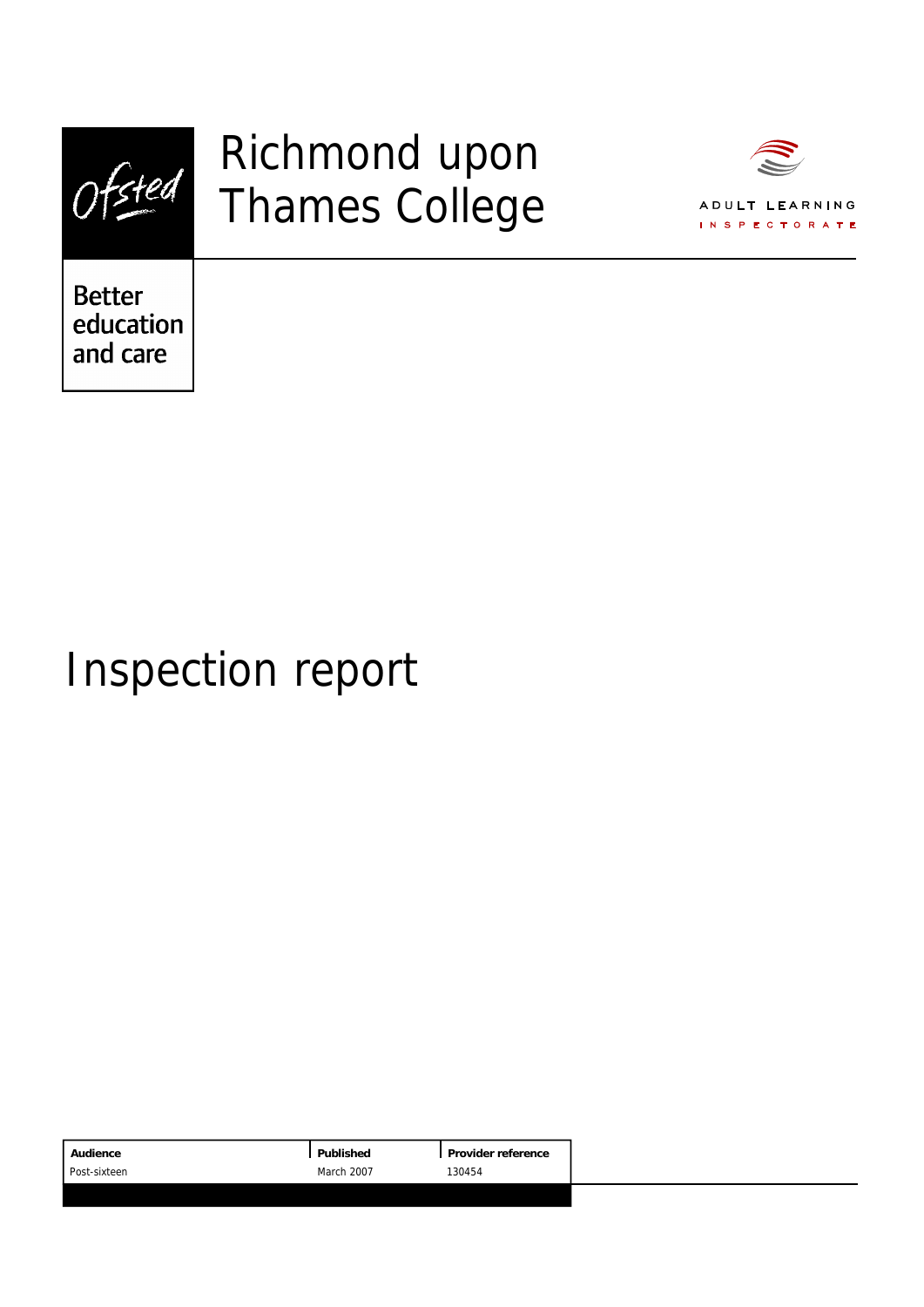## **Contents**

| Basic information about the college                       |   |
|-----------------------------------------------------------|---|
| Background of the organisation<br>Scope of the inspection |   |
|                                                           |   |
| Summary of grades awarded                                 | h |
| Overall judgement                                         |   |
| Main findings                                             |   |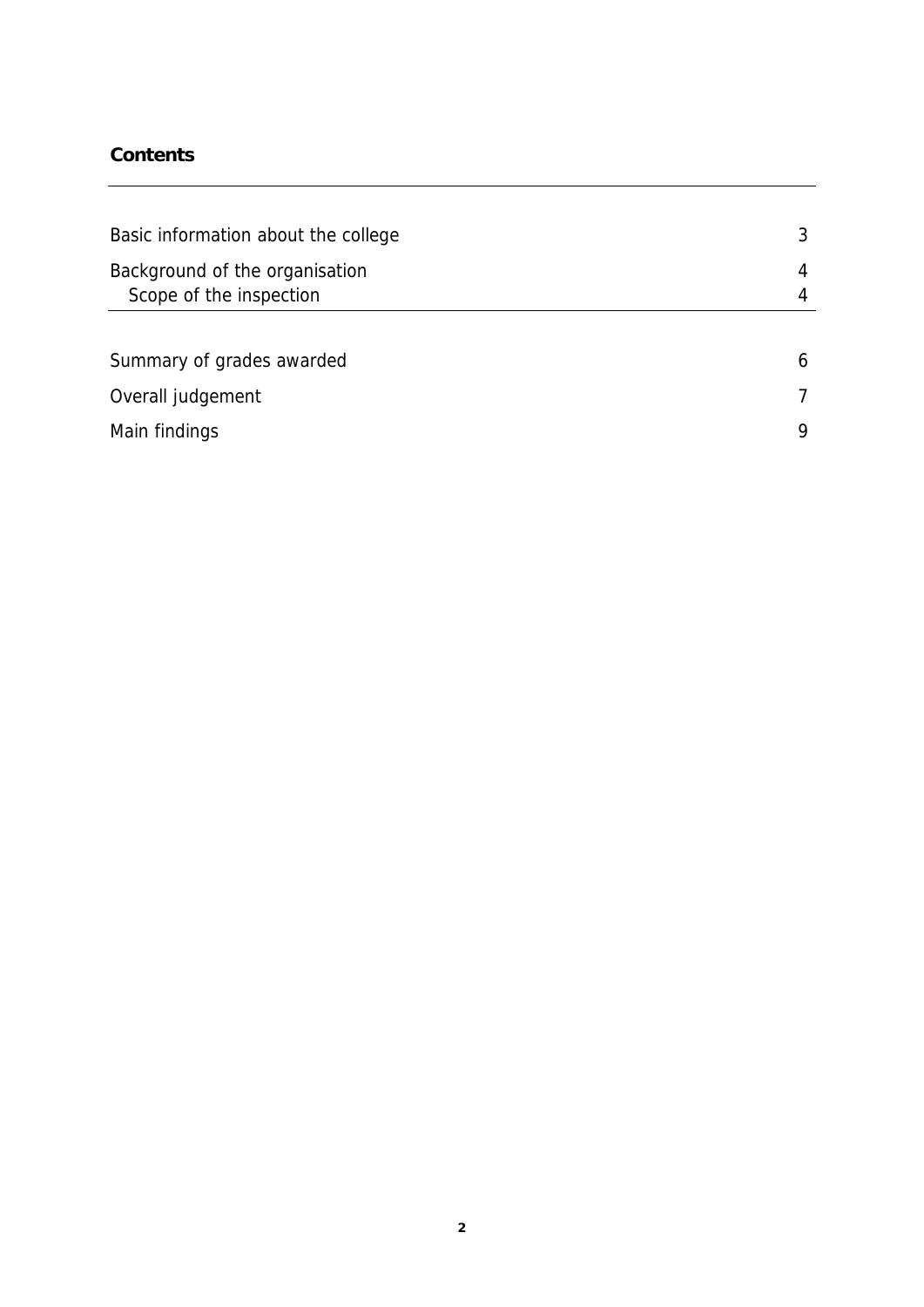## **Basic information about the college**

| Name of college:         | Richmond upon Thames                        |
|--------------------------|---------------------------------------------|
| Type of college:         | <b>General Further Education</b>            |
| Principal:               | Kevin Watson                                |
| Address of college:      | Egerton Road, Twickenham, Middlesex TW2 7SJ |
| Telephone number:        | 020 8607 8000                               |
| Fax number:              | 020 8891 5998                               |
| Chair of governors:      | Paul Mudge                                  |
| Unique reference number: | 130454                                      |
| Name of lead inspector:  | Samantha Morgan-Price, HMI                  |
| Dates of inspection:     | 29 January - 2 February 2007                |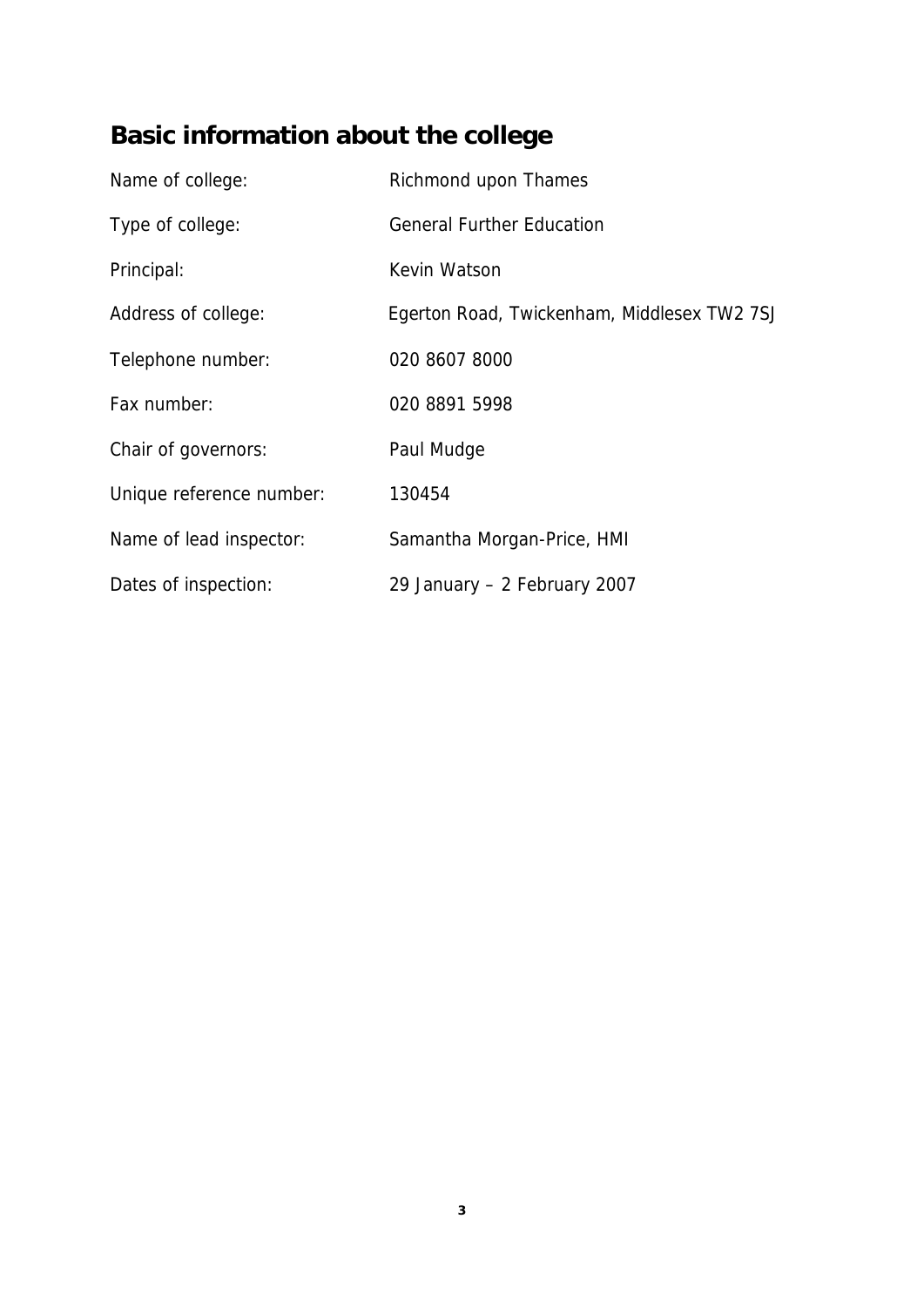## **Background of the organisation**

- 1. Richmond College is a general further education college located in Twickenham. The college is based on a single site, of approximately twenty acres. The college was established as the first tertiary college in the south east of England and is one of the biggest tertiary colleges in the country. The college's mission statement is, "Richmond upon Thames College exists to help all of its learners achieve their full potential".
- 2. The college provides courses in all of the Learning and Skills Council's (LSC) sector subject areas with the most popular being science and mathematics, ICT, arts, media and publishing and business administration and law. The sector subject area of preparation for life and work accounted for 22% of the college's enrolments in 2005/06. The college has two Centres of Vocational Excellence (CoVEs) in Digital Design and New Media (e-Media which is in partnership with Richmond Adult Community College) and Coaching, Leisure and Fitness (in partnership with Kingston College).
- 3. Just over 40% of the college's 16-18 year old learners come from the borough, which has a population of approximately 182,700. Around 34% travel from surrounding boroughs, notably Ealing and Hounslow. Some 50% of learners are from minority ethnic groups. The proportion of school leavers with five or more grades A\* to C at GCSE in the borough is 57%, which is 2% lower than the national average for England. The skills levels of the borough's residents are amongst the highest in London, with 63.2% of the working population holding NVQ level 3 or higher. This is well above the London average.
- 4. At the time of inspection, there were 4,109 16-18 year old learners. In 2005/06, there were 3,349 adult learners on courses mainly leading to externally accredited qualifications. The college also provides apprenticeship programmes for a small number of work-based learners. The majority of 16-18 year old learners were studying on courses leading to level 3 qualifications; the majority of adult learners were enrolled on level 1 and level 3 courses.

## **Scope of the inspection**

- 5. In deciding the scope of this inspection, inspectors took account of: the college's previous inspection report (www.ofsted.gov.uk); the college's most recent self-assessment report and development plans; comments from the local Learning and Skills Council (LSC); reports from the inspectorate annual assessment visits; and data on enrolments and learners' achievements over the period since the last inspection. This inspection focused on the following aspects:
	- overall effectiveness of the college and its capacity to improve further
	- achievements and standards
	- quality of provision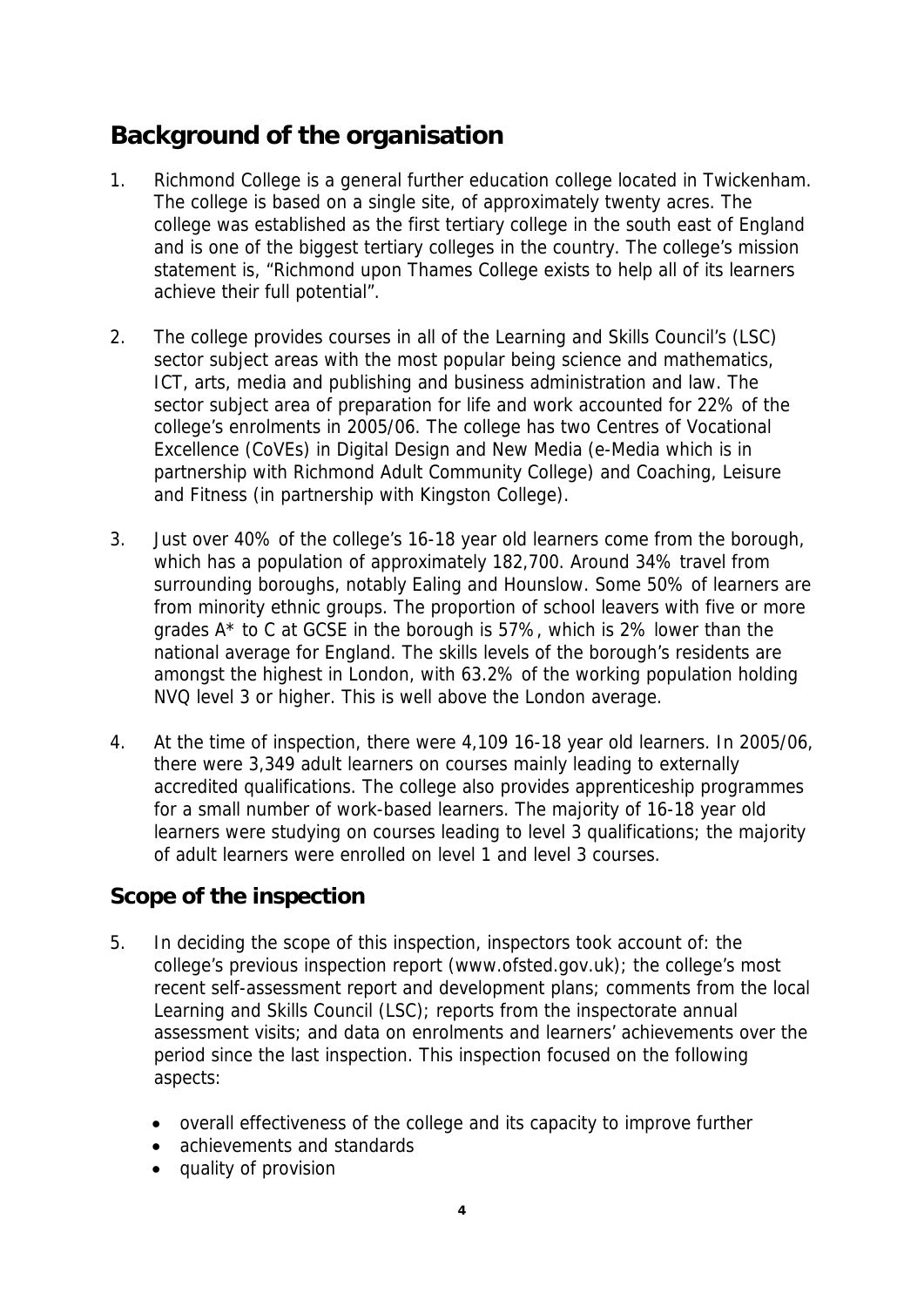leadership and management.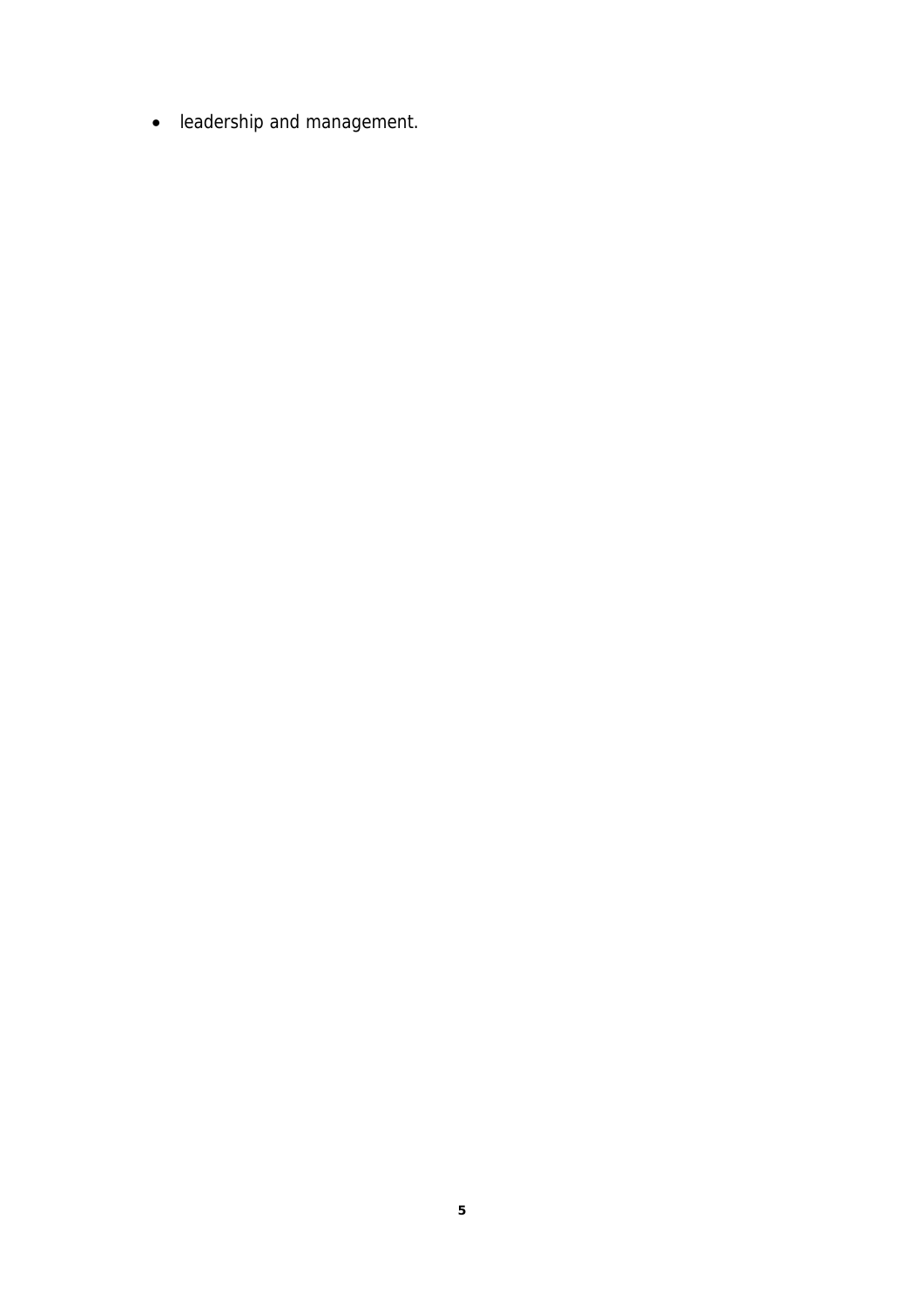## **Summary of grades awarded**

| Effectiveness of provision | Good: grade 2        |
|----------------------------|----------------------|
|                            |                      |
| Capacity to improve        | Outstanding: grade 1 |
|                            |                      |
| Achievements and standards | Good: grade 2        |
|                            |                      |
| Quality of provision       | Good: grade 2        |
|                            |                      |
| Leadership and management  | Good: grade 2        |

Note: Where contributory grades have been awarded, they are shown in the relevant sections of the report. Contributory grades represent the judgement of the team that the quality of the aspect of provision indicated by the grade differs from the grade overall.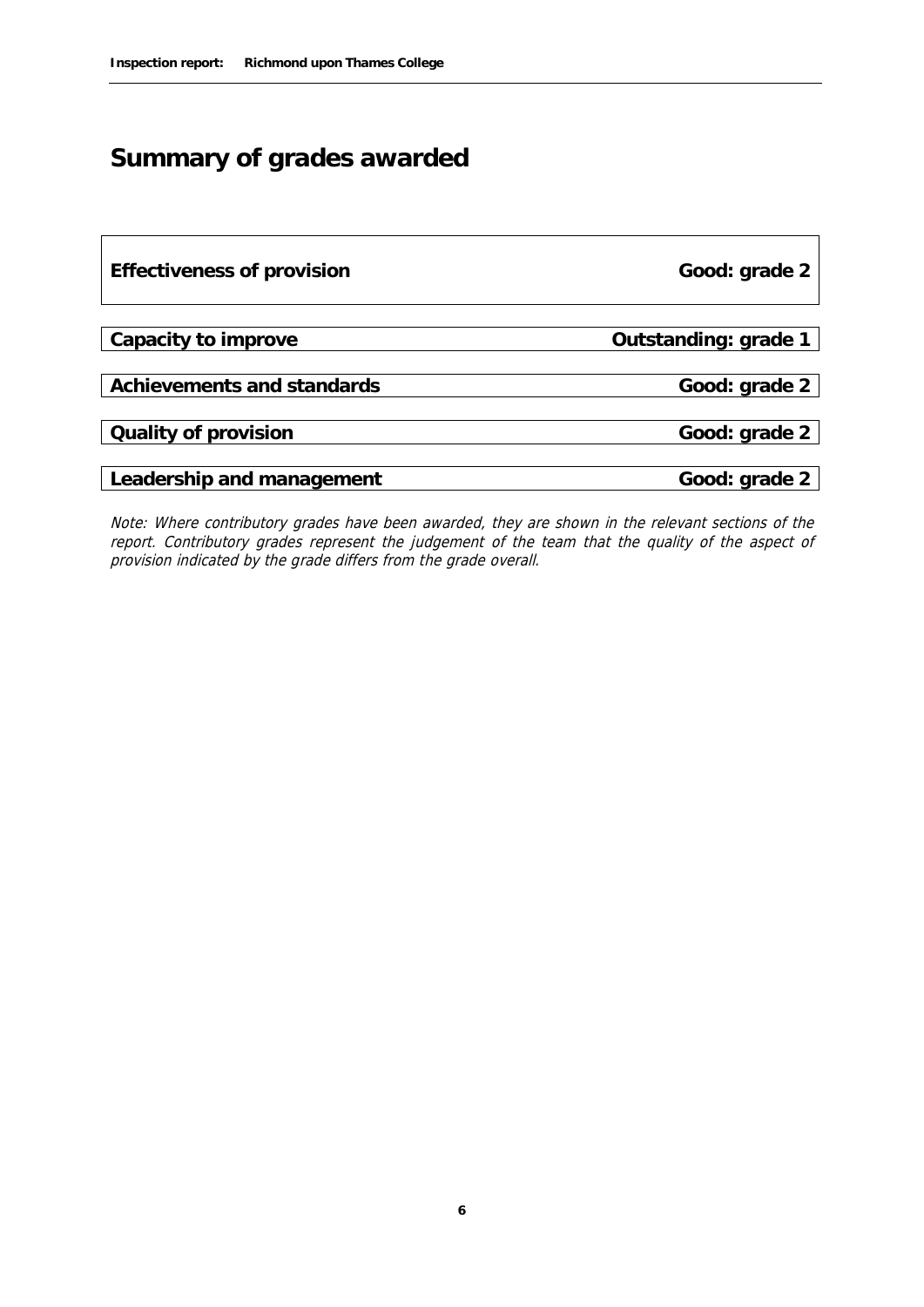## **Overall judgement**

## **Effectiveness of provision Good: grade 2**

- 6. This is a good and improving college. Achievements and standards are good overall. Success rates in 2005/06 are above national rates for similar colleges and have generally improved over the last two years. Adult learners still under perform at levels 1 and 2. Work-based learners on apprenticeship courses succeed in line with national rates. Learners on advanced apprenticeships do not do as well. Pass rates in key skills have improved considerably in the last year and are now generally in line with national rates. Full-time learners with learning disabilities and/or difficulties achieve well.
- 7. The quality of provision is good. Teaching and learning are good. Teachers are enthusiastic and knowledgeable. Learners are well motivated, attentive, participate well and make good progress in lessons. The use of information and learning technology (ILT) in learning is improving. Assessment practices are good overall. Learners have targeted actions for improvement and understand precisely how to improve their grades. Initial assessment is prompt and comprehensive.
- 8. Educational and social inclusion are good. Programmes are well suited to learner needs. Efforts to widen participation are successful, supported by collaboration with the community. Links with employers continue to be developed. Provision for learners with learning disabilities and/or difficulties is well established and good. The curriculum at level 3 is broad. There are good progression opportunities. The college's provision for enrichment is outstanding.
- 9. Learners receive good support and guidance. Pastoral and other support services are effective. However, there is limited access to some services for part-time learners. Careers guidance is highly effective.
- 10. Leadership and management are good and have ensured continual improvement, mainly since 2005. The principal and his senior management team have provided a clear focus for improvement. In some areas, the rate of improvement has been rapid, particularly in relation to adult success rates. Quality assurance arrangements are good. The process is well understood by staff and clearly links to the college's priorities. However, the college needs to continue to develop the monitoring of observations of teaching and learning.

## **Capacity to improve Capacity to improve Capacity to improve Capacity to improve**

11. The college has made significant changes to key aspects to improve the student experience. Managers, supported by governors, have, through comprehensive strategic planning, refocused and invigorated the college and made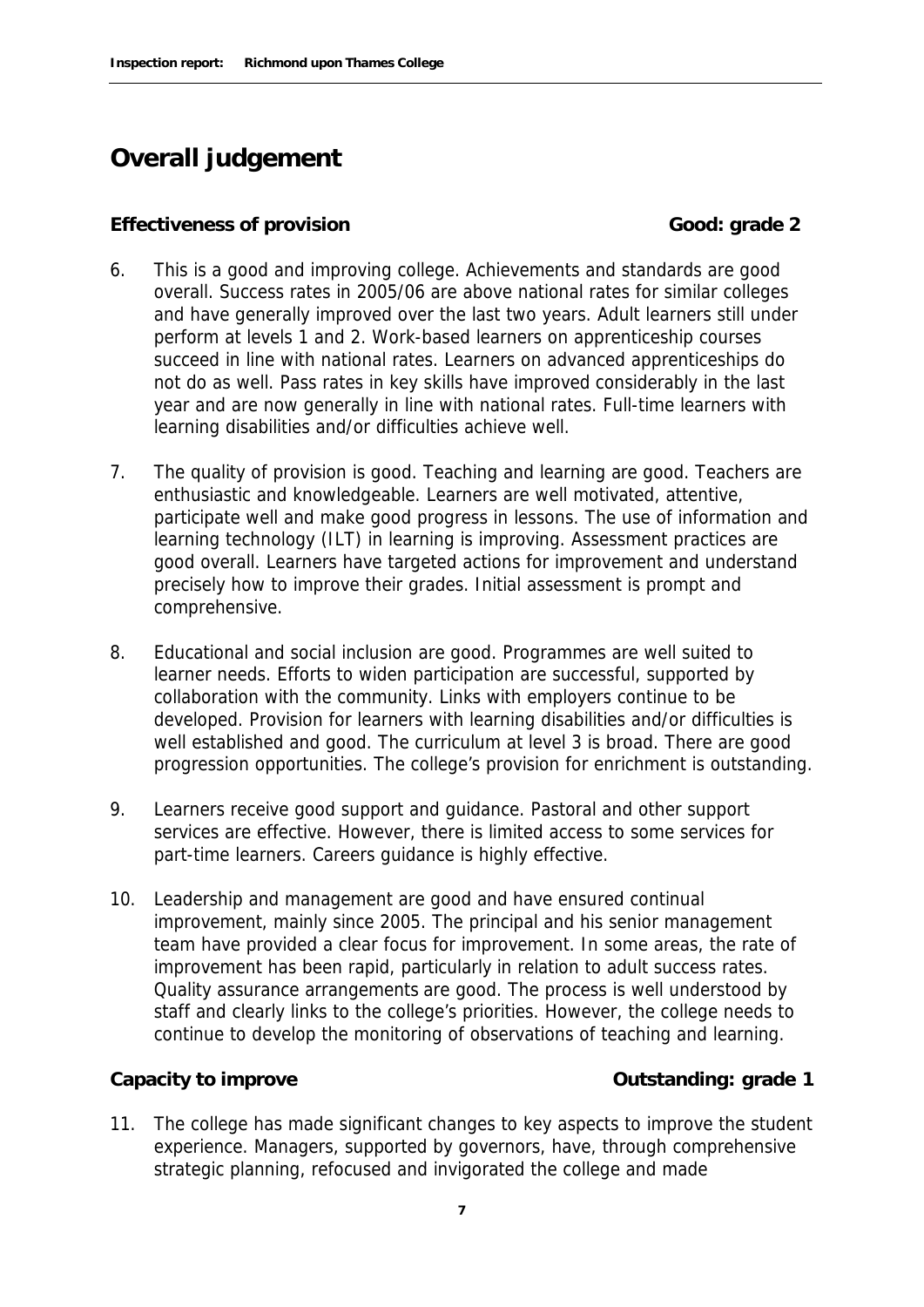fundamental changes to the college's mission, objectives and structures. Effective quality assurance processes have enabled the college to make tangible improvements. Communication of change has been very well managed and staff are excited by the opportunities to make further improvements. Internal communication is highly effective and firmly concentrated on learner achievement and support. The student voice is a very strong feature of the college and effective actions have been taken as a result of student consultation. Learners' progress is closely monitored. The college selfassessment process is thorough and comprehensive and provides a full overview of the college's performance. Overall, college success rates are good and improving and areas for improvement have been clearly targeted.

**The effectiveness of the steps taken by the college to promote improvement since the last inspection**

12. The college has made good progress since the last inspection. Success rates are not yet as good for adults as they are for 16-18 year old learners but there has been significant improvement at all levels of courses. Most of the issues identified at the last inspection have been tackled, although several are ongoing. The grades awarded through self-assessment in some curriculum areas show improvement on the last inspection. The profile of teaching and learning is similar to the profile awarded at the last inspection. Improvements have been made to accommodation and physical resources.

## **Key strengths of the college**

## **Strengths**

- high success rates on level 3 courses
- an extensive range of enrichment activities
- inspirational leadership and management of change
- highly effective internal communication.

## **Areas for improvement**

## **The college should address:**

- the below average success rates for learners aged 19+ at levels 1 and 2
- the further development of the monitoring of observations of teaching and learning.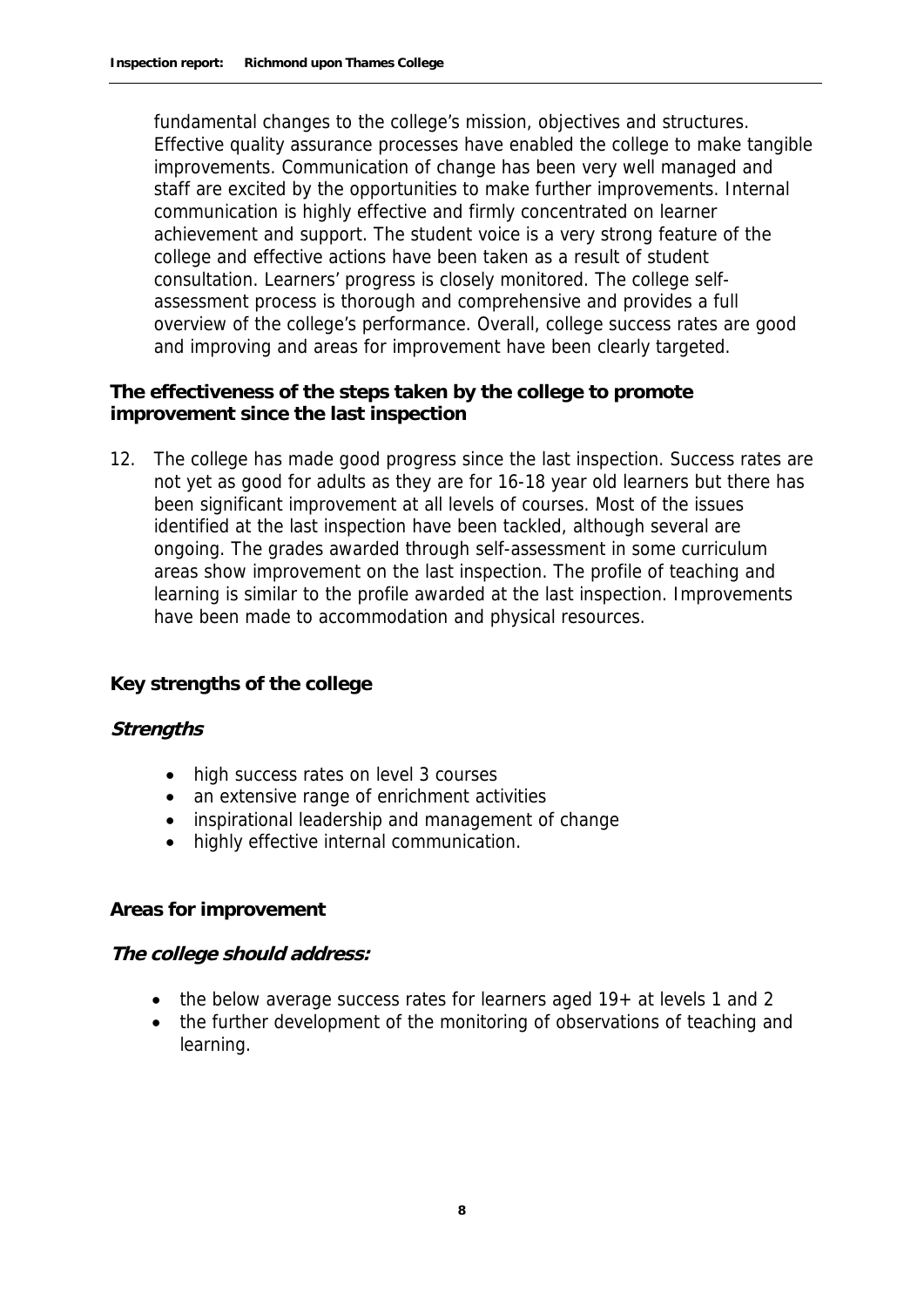## **Main findings**

#### Achievements and standards<br> **Good:** grade 2

- 13. Learners make good progress and achieve high standards on all 16-18 and adult level 3 courses. Standards achieved by learners on some GCE advanced courses are particularly high. Where courses are underachieving, actions are put in place to bring about improvement. Learners enjoy their studies and behave well. Learners produce work of a good standard. Skills for future life are well developed in the provision for learners with learning difficulties and/or disabilities. Inspectors agree with the college's self-assessment that the overall standards achieved by learners are good.
- 14. There has been a sharp rise in overall success rates in 2005/06. Prior to this there was steady improvement on most courses. The 16-18 year old learners achieve well at all levels of study. The success rate on the college's new International Baccalaureate programme is high. There has been a significant improvement in adult success rates on level 3 courses. These are now above the national average having been below in the previous two years. Despite improvements made, success rates on adult levels 1 and 2 courses are still below national averages. Learners attending day release programmes from school achieve well.
- 15. Work based learners on apprenticeship courses achieve at a better rate than nationally. Work based learners on advanced apprenticeship programmes have not been as successful. Success rates have shown a decline on the previous year and are below national rates. The college has identified the reasons behind learners' failure to complete and have now developed clear measures to improve success.
- 16. In 2006, success rates in key skills qualifications improved dramatically; some levels now exceed national rates. They are better than average in communications. However, more remains to be done. Success rates on level 3 key skills in application of number and information technology are below national averages and have been so for the past three years. Provision for key skills has been re-organised since the last inspection to enable learners to be placed on the most appropriate level of key skill. Alternative qualifications are also now being offered.
- 17. A high proportion of 16-18 year old learners complete their course and a good proportion pass the qualification at the end. More 16-18 year old learners have remained on their courses in 2005/06 than at the same time in the previous year. This is not the case for a large majority of adult learners. Attendance at lessons is good. The attendance rate during the last two academic years has risen to around 87%, which is above the average for similar colleges. The college continues to employ strategies to improve punctuality. Progression to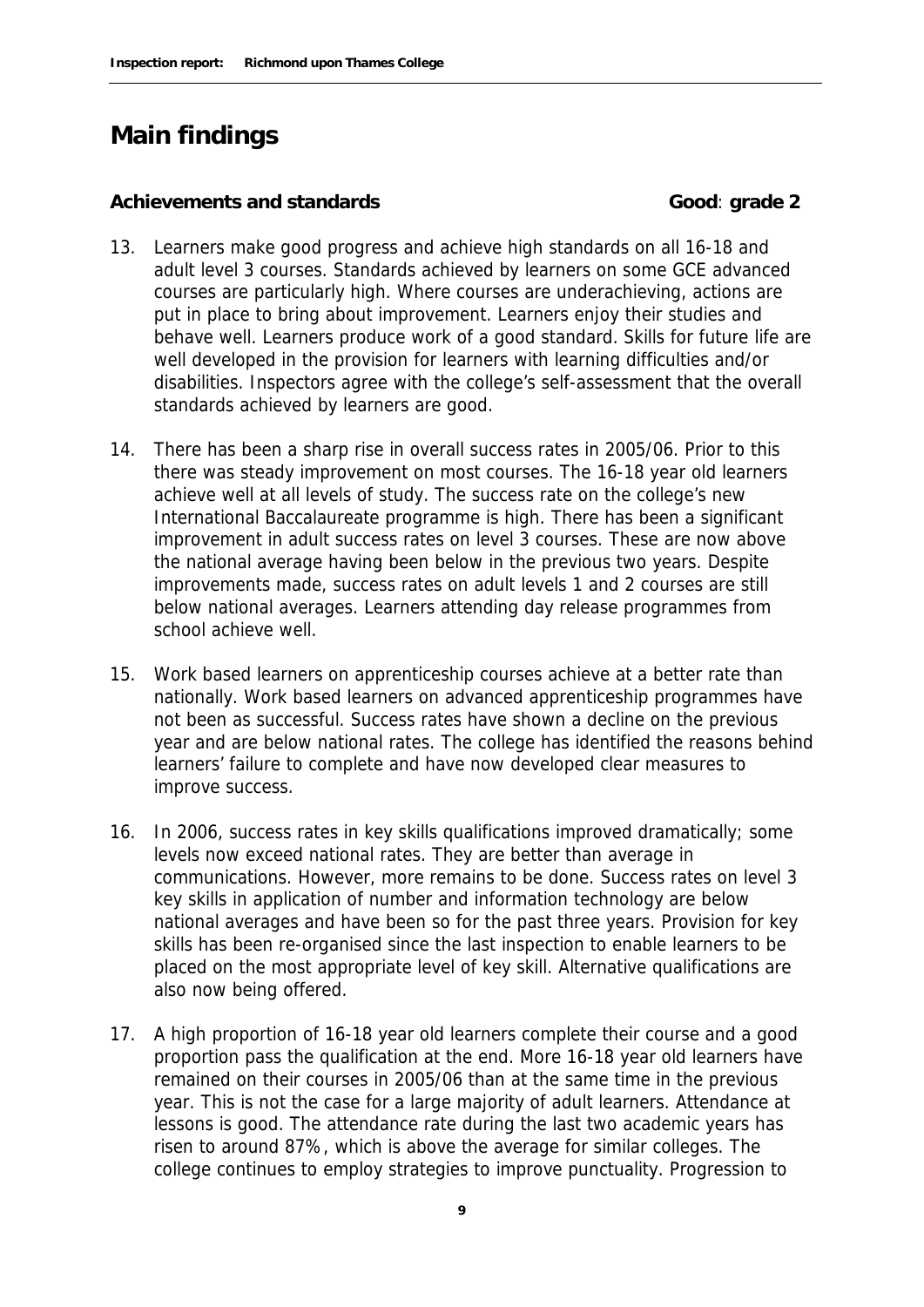higher education for learners at the college is high. The progression rate onto other college courses for 14-16 year old learners is also high.

18. Learners, including those with learning difficulties and/or disabilities, are highly motivated and keen to learn. Learners make the most of all the college has to offer them. There is good participation in enrichment activities. The college is an effective learning community where learners contribute through a range of activities that includes working as ambassadors in local schools.

## **Quality of provision Good: grade 2 Good: grade 2**

- 19. Teaching and learning are good overall. Teachers are enthusiastic and knowledgeable. Learners are well motivated, attentive, participate well and make good progress in lessons. Key skills lessons now engage learners with relevant and interesting activities. Learners benefit from easily accessible workshops, including those which successfully meet their individual needs and develop literacy, numeracy and language skills. The use of information and learning technology (ILT), an area for improvement in the previous inspection, is now satisfactory, with some innovative use that enlivens lessons. However, lessons do not always meet the individual needs of learners. Punctuality remains a problem in some lessons, although it is challenged appropriately.
- 20. Following recent changes to the observation of the teaching and learning process, inspectors have insufficient evidence from the college's own lesson observation profile to support judgements. However, a team of 10 experienced and committed teachers motivate staff to focus on improving teaching and learning strategies. They manage a series of well attended staff development activities in areas such as theory teaching, ILT and active learning. Success rates are rising.
- 21. All full-time learners are thoroughly initially assessed. All entry level and level 1 learners are supported in class. Learners needing more intensive support are identified early and promptly given sufficient help. Attendance at support sessions is carefully monitored, and learners who fail to attend are contacted immediately. Support staff clearly explain the individual needs of learners to all their teachers. Many learners make good progress, especially in developing language skills and confidence. All have specific and time bound targets which are regularly reviewed.
- 22. Assessment practice is good overall. Learners have targeted actions for improvement and understand precisely how to improve their grades. For example, entry level learners work with staff to mark their own work, and fully understand how to pass tests. Success criteria are clearly communicated to learners. In a minority of cases, learners do not have clear or challenging targets for improvement. Learning is carefully checked in lessons. The college fulfils the assessment requirements of awarding bodies.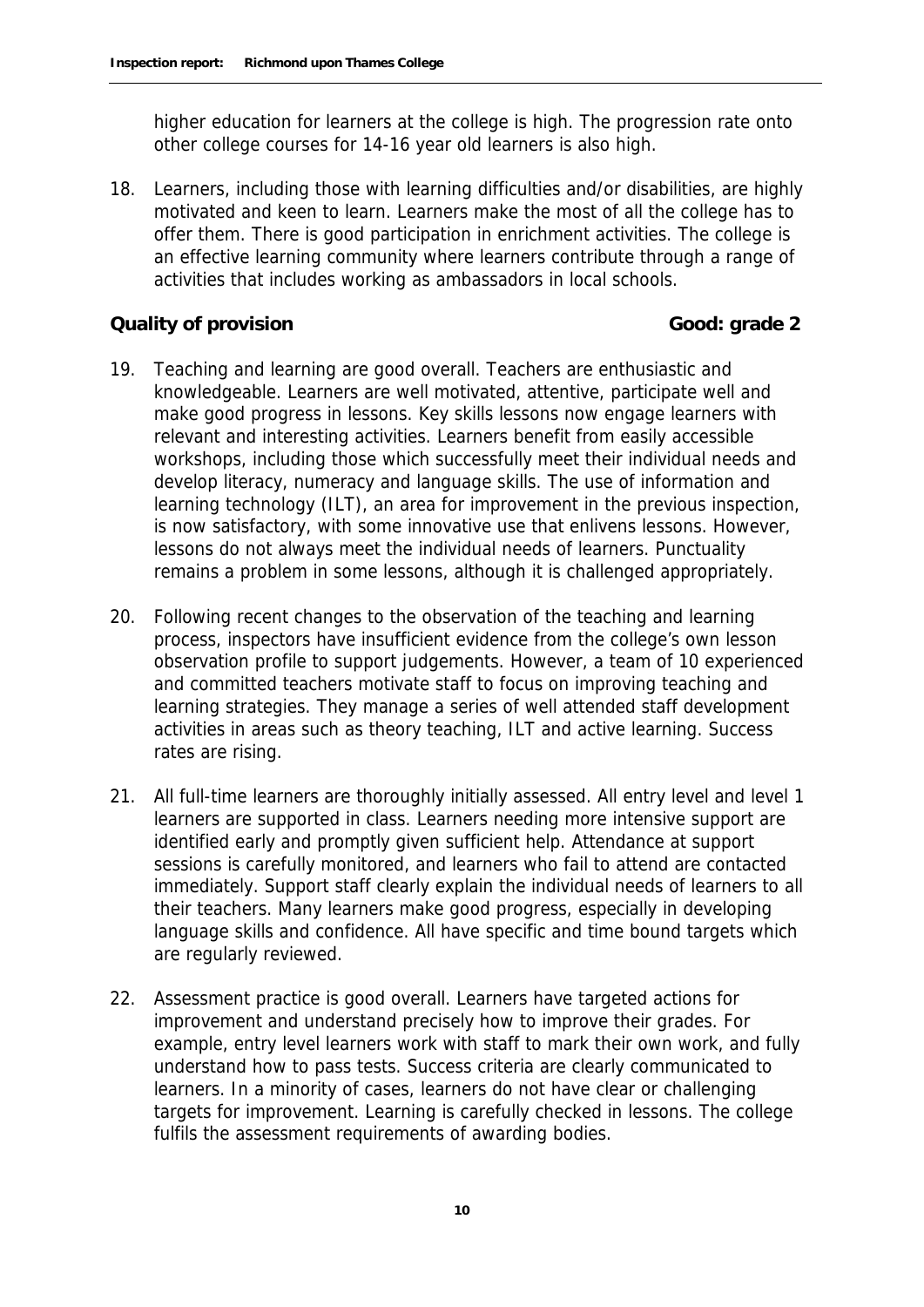- 23. The college involves parents well. Tutors meet with them early in the course, to ensure they know who to contact and how learners are supported. Parents value the quality of information about progress that teachers give them, and receive letters of concern promptly if learners are failing to attend or complete work. A parents' focus group meets the principal each term, to raise issues and concerns which are responded to and resolved quickly.
- 24. The college's response to educational and social inclusion is good. Programmes are well suited to learner needs. It has increased entry qualifications for some programmes to appropriate levels, and guarantees to find courses to develop skills. Provision for learners with learning difficulties and/or disabilities is good. Learners with severe and moderate learning needs make particularly good progress, with high acquisition of skills. In the college's café and whole food shop, learners gain confidence through working with others and develop skills for independent living.
- 25. Learners identified as high achieving at school are offered the International Baccalaureate programme. Those choosing to study Advanced levels benefit from extension activities such as creative writing, the Richmond Journal of Philosophy, and extension papers.
- 26. The college plays an active part in the 14-19 partnership, developing a good range of vocational provision for 14-16 year old learners. However, enrolment on the Increased Flexibility (IF) programme has recently declined as a result of the participating schools' inability to fund these programmes. The college has a very good reputation with those employers providing work placements or experience, responding positively and quickly to their training needs. A large number of employers work with the college through the Coaching, Leisure and Fitness CoVE and the successful Sports Academies. However, the college has had difficulty in involving employers in the work of some vocational areas, and is not able to provide suitable work experience opportunities for some learners.
- 27. The college offers an extensive range of subjects at AS and A level, and the International Baccalaureate programme. The range of vocational courses is good, complementing the offer at other nearby institutions. Most learners benefit from an excellent range of curriculum enrichment activities, including trips, visits, residentials and other on- and off-site activities. In particular, the widely used sports facilities, enhanced by the college's status as a Centre of Vocational Excellence, have enabled learners to gain or maintain healthy lifestyles. Learners speak very highly of the way in which these enrichment activities enhance their experience and enjoyment of college and in some cases is the reason for their applying to the college. The college recognises the need to improve the gender imbalance on some courses and is starting to put in place plans to address this issue.
- 28. Prospective learners receive good and impartial advice and guidance through a comprehensive admissions process. Very effective use is made of the college's student ambassadors at events in schools. Advice and guidance for pupils from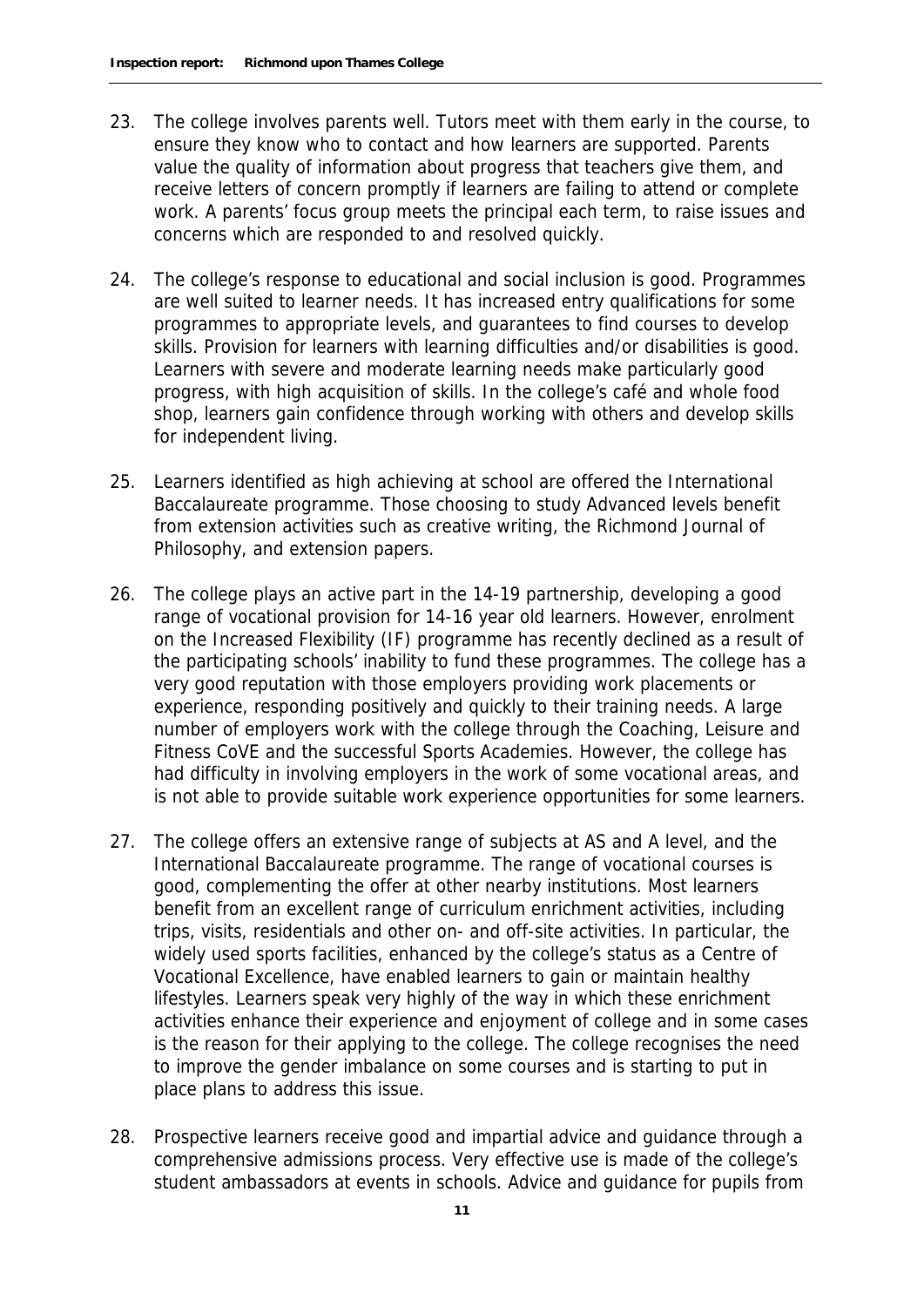Year 9 onwards in the feeder schools are strong. Taster days are well attended and offer 14-16 year old learners a valuable experience of the college and the vocational courses. During their course, learners access good careers advice and guidance. Adults returning to education receive satisfactory advice and guidance before their course starts.

- 29. Support needs of most full-time learners are identified early, usually before they start college. All full-time learners are also screened for literacy support needs at induction. Part-time adults who declare a need are assessed and supported. Many learners who take up support make good progress and are successful on their courses. However, the college does not yet sufficiently analyse the success of its support. Learners in the supported learning unit benefit considerably in life skills and social integration from the exemplary Partners Scheme which links learners with mainstream learners. The mainstream learners also benefit from understanding about learners with disabilities. The Skylights programme run by the college's youth worker is particularly successful in supporting learners who lack confidence, find difficulty in integrating socially, and are in danger of dropping out. High achieving learners are supported with special arrangements; for example, training for Oxbridge, conferences and interview practice. Apart from higher education entrants, destination data is not analysed to aid planning.
- 30. Full-time learners receive effective support from tutors. Individual learning plans are used at course level and action plans are used by personal tutors. Tutors closely monitor learners' progress and routinely challenge poor attendance, punctuality or behaviour. The management information system is used well to share information about good or poor performance of individual learners with teachers, tutors and senior tutors, so that any issues are addressed quickly. Where appropriate, letters are sent automatically to parents and employers resulting in improved performance. Every Child Matters issues are covered mainly through group tutorials, although there is no coordinated calendar of themes. The quality of tutorials is assessed by senior tutors as part of the lesson observation scheme. Part-time adults do not have access to tutorial support other than by their subject teachers.
- 31. The college provides access to a very good range of counselling, information, and welfare services, through college provision, and through the many external support agencies with which the college has excellent links. However, the limited opening times of the advice centre and the learning skills centre do not allow most adult learners to benefit from this provision.

## Leadership and management **Cool**: grade 2

32. The college has inspirational leadership and management of change leading to a strong focus of continuous improvement through highly effective internal communication.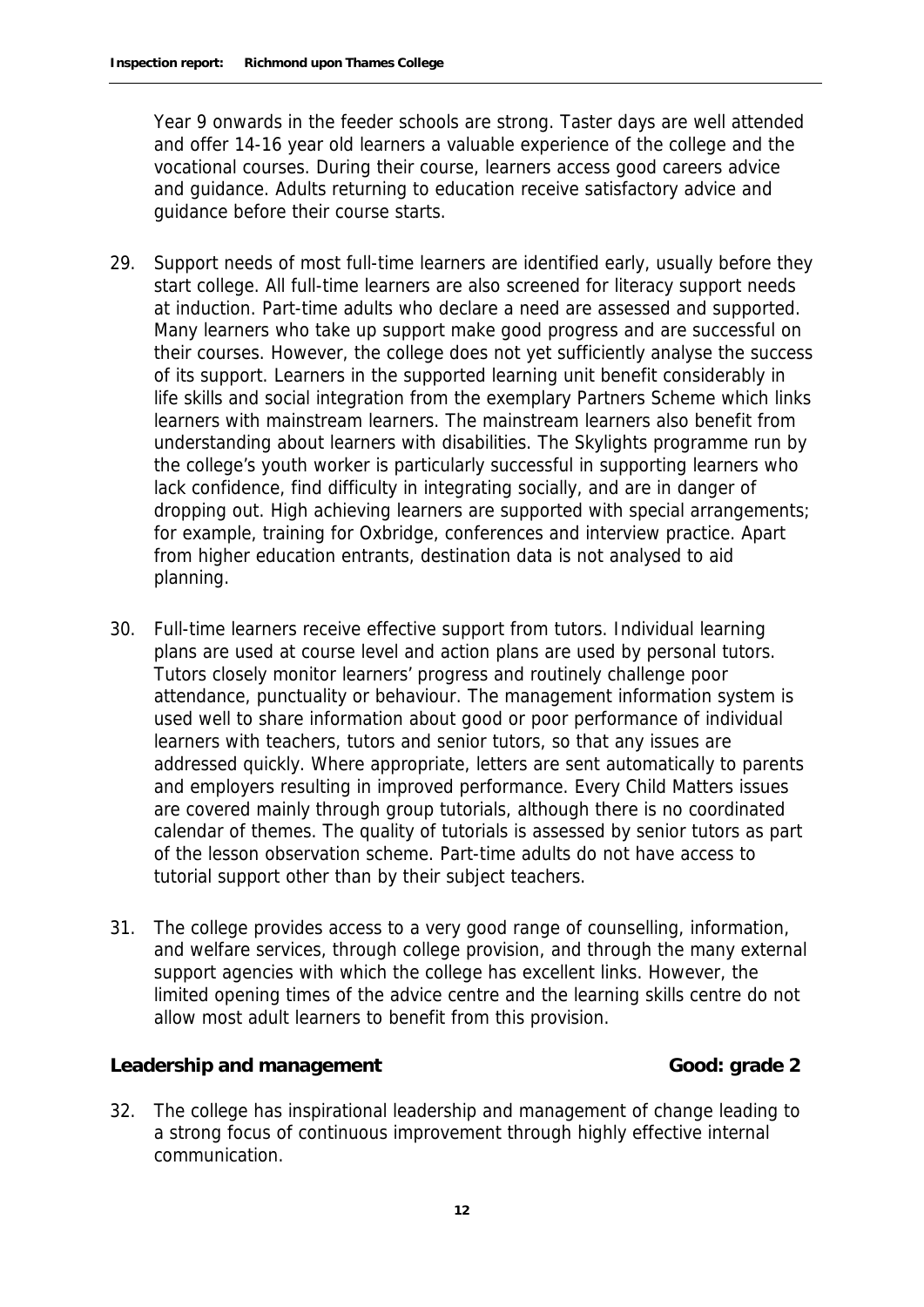- 33. The college mission has been reviewed and gives a much greater emphasis to student achievement. Strategic direction and planning is very clear and fully committed to raising the aspirations and success of learners. The learner voice is heard through a wide range of sources and is a key aspect of the college's approach to quality improvement.
- 34. Overall, quality assurance is good. The process is well understood by staff and clearly links to the college's priorities. Internal inspections of subject areas are thorough and comprehensive. Specific actions taken to improve achievements, to raise the quality of teaching and learning and to closely monitor learner progress have been implemented. Generally, early indications are positive but it is too early to judge the full impact yet. Overall success rates made considerable improvement in 2005/06 and many level 3 qualification success rates significantly exceed the national average. Since the previous inspection, adult success rates have improved. In a few cases, the setting of targets and action planning are unclear.
- 35. Curriculum management is good. Management information gives accurate and timely data on achievements. Further developments are near completion and are planned to give a much clearer understanding on a range of learner performance.
- 36. The management of resources is good. Timetabling has been revised to maximise learning opportunities. Staff are well qualified and staff development is good, although the insufficient formal review of staff performance does not fully support the effective planning of staff development.
- 37. Clear improvements have been made to the college accommodation since the previous inspection and learning resources are appropriate to the needs of learners. The college recognises that some classes are overcrowded due to limited capacity. Access to and use of ILT is satisfactory.
- 38. Equality and diversity are very well promoted. The college has a good understanding of the student body and has taken positive actions to support some ethnic minority groups who are under performing. Access for those with restricted mobility has much improved since the previous inspection where it was highlighted as an area for improvement. The college is compliant with the requirements of the Special Educational Needs Disability Discrimination Act (2001) and Race Relations (Amendment) Act (2000). Appropriate policies and procedures are in place to ensure the safeguarding of young people and vulnerable adults. Learners feel safe in college.
- 39. Governors are highly committed and supportive of the college's work. There is a broad range of expertise and two learners are members of the governing body. Financial management continues to be strong and the college provides good value for money.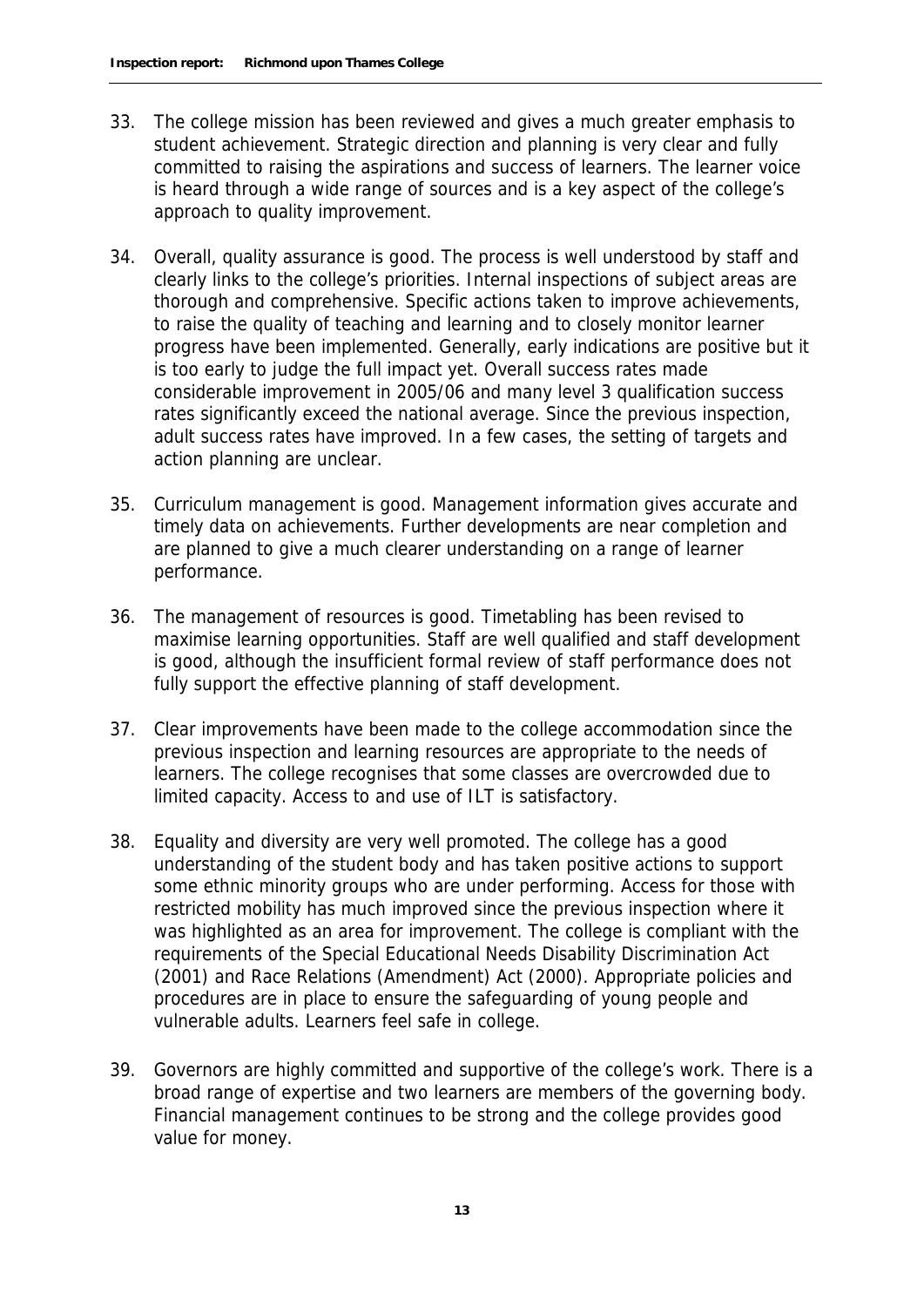## **Learners' achievements**

#### **Table 1**

Success rates on mainstream level 1 qualifications, by qualification type, expected end year and age, 2004 to 2006, compared to the national rates for colleges of a similar type.

|                        |                 | $16 - 18$               |                 |                  |      |                         |                 | $19+$            |         |
|------------------------|-----------------|-------------------------|-----------------|------------------|------|-------------------------|-----------------|------------------|---------|
| Notional<br>Level      | Exp End<br>Year | Starts $-$<br>Transfers | College<br>Rate | National<br>Rate | Diff | Starts $-$<br>Transfers | College<br>Rate | National<br>Rate | Diff    |
| 1 Long                 | 03/04           | 753                     | 66.0            | 60.3             | 5.7  | 357                     | 39.5            | 59.1             | $-19.6$ |
|                        | 04/05           | 882                     | 66.1            | 64.2             | 1.9  | 377                     | 39.5            | 61.6             | $-22.1$ |
|                        | 05/06           | 776                     | 72.0            | $^{\star}$       |      | 327                     | 51.0            | $^\star$         |         |
| GNVQs and              | 03/04           | 66                      | 74.2            | 65.1             | 9.1  | n/a                     | n/a             | n/a              | n/a     |
| precursors             | 04/05           | 87                      | 70.1            | 67.9             | 2.2  | 1                       | 100.0           | 58.1             | 41.9    |
|                        | 05/06           |                         |                 |                  |      |                         |                 |                  |         |
| <b>NVO<sub>S</sub></b> | 03/04           | 33                      | 69.7            | 61.0             | 8.7  | 5                       | 60.0            | 62.3             | $-2.3$  |
|                        | 04/05           | 30                      | 73.3            | 67.2             | 6.1  | 2                       | 50.0            | 66.9             | $-16.9$ |
|                        | 05/06           |                         |                 |                  |      |                         |                 |                  |         |
| Other                  | 03/04           | 654                     | 65.0            | 60.0             | 5.0  | 352                     | 39.2            | 59.0             | $-19.8$ |
|                        | 04/05           | 765                     | 65.4            | 63.6             | 1.8  | 374                     | 39.3            | 61.4             | $-22.1$ |
|                        | 05/06           |                         |                 |                  |      |                         |                 |                  |         |

\* 2005/06 national averages not yet published

#### **Table 2**

Success rates on mainstream Level 2 qualifications, by qualification type, expected end year and age, 2004 to 2006, compared to the national rates for colleges of a similar type.

|                   |              |                                |                 | $16 - 18$        |         | $19+$                          |                 |                  |         |
|-------------------|--------------|--------------------------------|-----------------|------------------|---------|--------------------------------|-----------------|------------------|---------|
| Notional<br>Level | Exp End Year | Starts $-$<br><b>Transfers</b> | College<br>Rate | National<br>Rate | Diff    | Starts $-$<br><b>Transfers</b> | College<br>Rate | National<br>Rate | Diff    |
| 2 Long            | 03/04        | 1270                           | 69.3            | 56.3             | 13.0    | 353                            | 24.9            | 53.6             | $-28.7$ |
|                   | 04/05        | 1560                           | 65.6            | 60.9             | 4.7     | 297                            | 34.7            | 59.5             | $-24.8$ |
|                   | 05/06        | 1202                           | 69.0            | $^\star$         |         | 161                            | 53.0            | $\star$          |         |
| GCSEs             | 03/04        | 549                            | 78.9            | 61.3             | 17.6    | 10                             | 70.0            | 58.8             | 11.2    |
|                   | 04/05        | 643                            | 77.8            | 64.1             | 13.7    | 3                              | 100.0           | 62.3             | 37.7    |
|                   | 05/06        |                                |                 |                  |         |                                |                 |                  |         |
| GNVQs and         | 03/04        | 256                            | 71.9            | 63.0             | 8.9     | 1                              | 100             | 56.6             | 43.4    |
| precursors        | 04/05        | 272                            | 68.0            | 66.8             | 1.2     | 3                              | 33.3            | 70.4             | $-37.1$ |
|                   | 05/06        |                                |                 |                  |         |                                |                 |                  |         |
| <b>NVQs</b>       | 03/04        | 64                             | 54.7            | 51.9             | 2.8     | 78                             | 32.1            | 53.5             | $-21.4$ |
|                   | 04/05        | 57                             | 78.9            | 57.0             | 21.9    | 51                             | 37.3            | 59.6             | $-22.3$ |
|                   | 05/06        |                                |                 |                  |         |                                |                 |                  |         |
| Other             | 03/04        | 401                            | 56.9            | 54.1             | 2.8     | 264                            | 20.8            | 52.7             | $-31.9$ |
|                   | 04/05        | 588                            | 50.0            | 60.1             | $-10.1$ | 240                            | 33.3            | 58.8             | $-25.5$ |
|                   | 05/06        |                                |                 |                  |         |                                |                 |                  |         |

\* 2005/06 national averages not yet published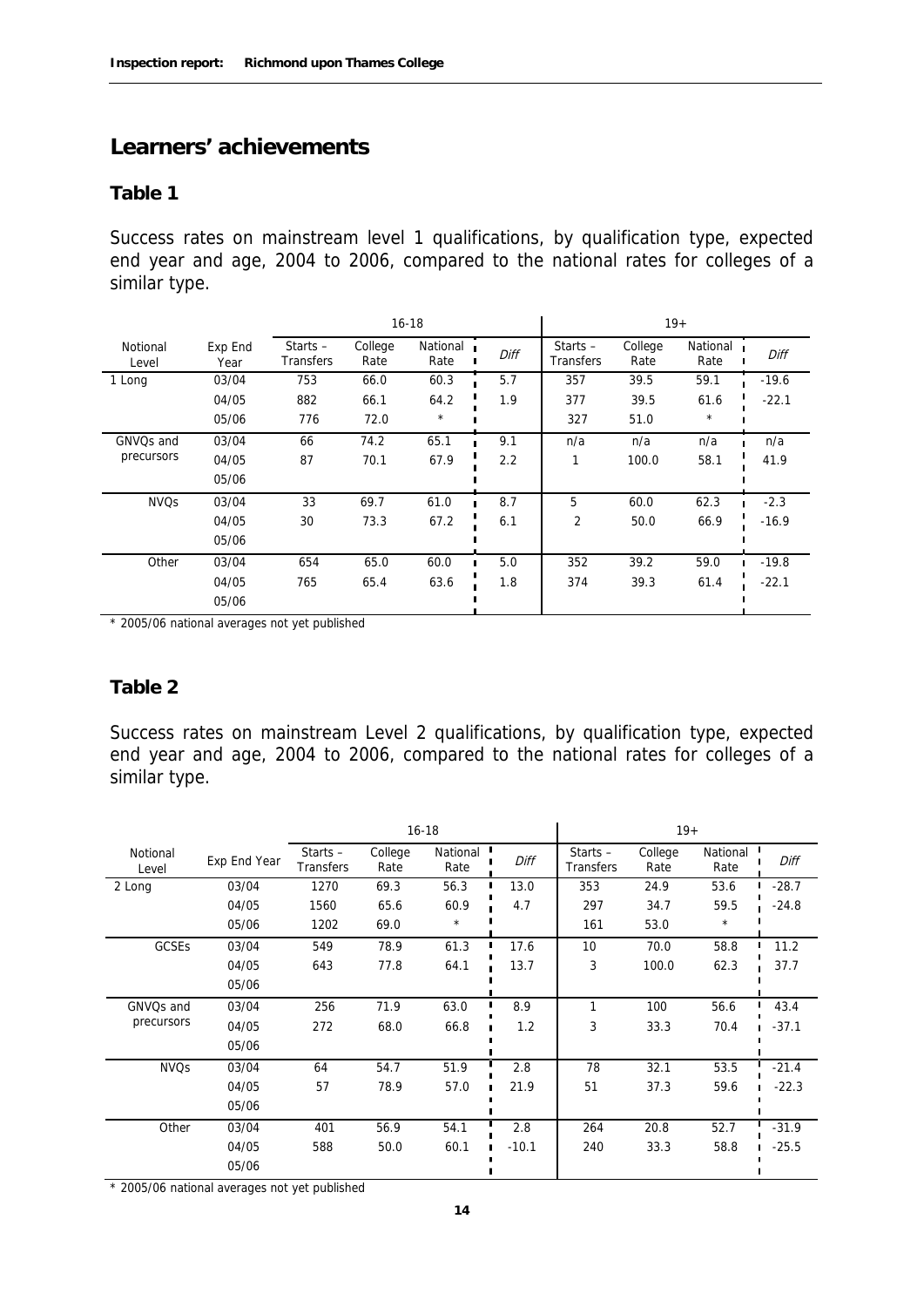## **Table 3**

Success rates on mainstream level 3 qualifications, by qualification type, expected end year and age, 2004 to 2006, compared to the national rates for colleges of a similar type.

|                   |                 | $16 - 18$                      |                 |                  |             |                         | $19+$           |                    |         |
|-------------------|-----------------|--------------------------------|-----------------|------------------|-------------|-------------------------|-----------------|--------------------|---------|
| Notional<br>Level | Exp End<br>Year | Starts $-$<br><b>Transfers</b> | College<br>Rate | National<br>Rate | Diff        | Starts $-$<br>Transfers | College<br>Rate | National 1<br>Rate | Diff    |
| 3 Long            | 03/04           | 7342                           | 77.3            | 64.1             | 13.2        | 428                     | 51.9            | 53.5               | $-1.6$  |
|                   | 04/05           | 8289                           | 76.6            | 67.5             | 9.1         | 445                     | 54.8            | 57.3               | $-2.5$  |
|                   | 05/06           | 8503                           | 80.0            | $^\star$         |             | 338                     | 67.0            | $\star$            |         |
| A/A2 Levels       | 03/04           | 2456                           | 89.3            | 83.8             | 5.5         | 71                      | 80.3            | 65.5               | 14.8    |
|                   | 04/05           | 2515                           | 87.6            | 85.6             | 2.0         | 99                      | 78.8            | 69.1               | 9.7     |
|                   | 05/06           |                                |                 |                  |             |                         |                 |                    |         |
| <b>AS Levels</b>  | 03/04           | 4054                           | 74.9            | 62.9             | 12.0        | 39                      | 53.8            | 49.6               | 4.2     |
|                   | 04/05           | 5037                           | 74.8            | 65.5             | 9.3         | 36                      | 36.1            | 52.2               | $-16.1$ |
|                   | 05/06           |                                |                 |                  |             |                         |                 |                    |         |
| GNVQs and         | 03/04           | 532                            | 52.4            | 52.4             | $\mathbf 0$ | 28                      | 32.1            | 43.5               | $-11.4$ |
| precursors        | 04/05           | 390                            | 54.9            | 60.2             | $-5.3$      | 10                      | 50.0            | 52.9               | $-2.9$  |
|                   | 05/06           |                                |                 |                  |             |                         |                 |                    |         |
| <b>NVQs</b>       | 03/04           | 5                              | 40.0            | 53.7             | $-13.7$     | 101                     | 39.6            | 47.0               | $-7.4$  |
|                   | 04/05           | 1                              | 0.0             | 62.4             | $-62.4$     | 77                      | 51.9            | 53.9               | $-2.0$  |
|                   | 05/06           |                                |                 |                  |             |                         |                 |                    |         |
| Other             | 03/04           | 295                            | 56.3            | 56.3             | $\mathbf 0$ | 189                     | 50.3            | 55.7               | $-5.4$  |
|                   | 04/05           | 346                            | 47.4            | 60.0             | $-12.6$     | 223                     | 48.4            | 58.3               | $-9.9$  |
|                   | 05/06           |                                |                 |                  |             |                         |                 |                    |         |

\* 2005/06 national averages not yet published

#### **Table 4**

Success rates on **work-based learning programmes** managed by the college 2004 year to 2006 year

#### **a) Overall success rate**

| End Year | Apprenticeship<br>Programme | Number<br>0f<br>Learners<br>$\star$ | College<br>Framework<br>rate ** | National<br>rate ** | College<br>NVQ rate<br>$\star\star$ | National<br>rate ** |
|----------|-----------------------------|-------------------------------------|---------------------------------|---------------------|-------------------------------------|---------------------|
| 2003/04  | Apprenticeship              | 27                                  | 11                              | 32                  | 33                                  | 47                  |
|          | Advanced                    | 11                                  | 0                               | 13                  | 9                                   | 48                  |
| 2004/05  | Apprenticeship              | 39                                  | 36                              | 38                  | 54                                  | 50                  |
|          | Advanced                    | 30                                  | 30                              | 34                  | 47                                  | 48                  |
| 2005/06  | Apprenticeship              | 52                                  | 56                              | 53                  | 62                                  | 58                  |
|          | Advanced                    | 27                                  | 26                              | 44                  | 48                                  | 54                  |

\* Learners who leave later than originally planned are counted in the year they actually leave. This group of learners are then added to the learners who planned to complete in a given year and did so or left earlier than planned